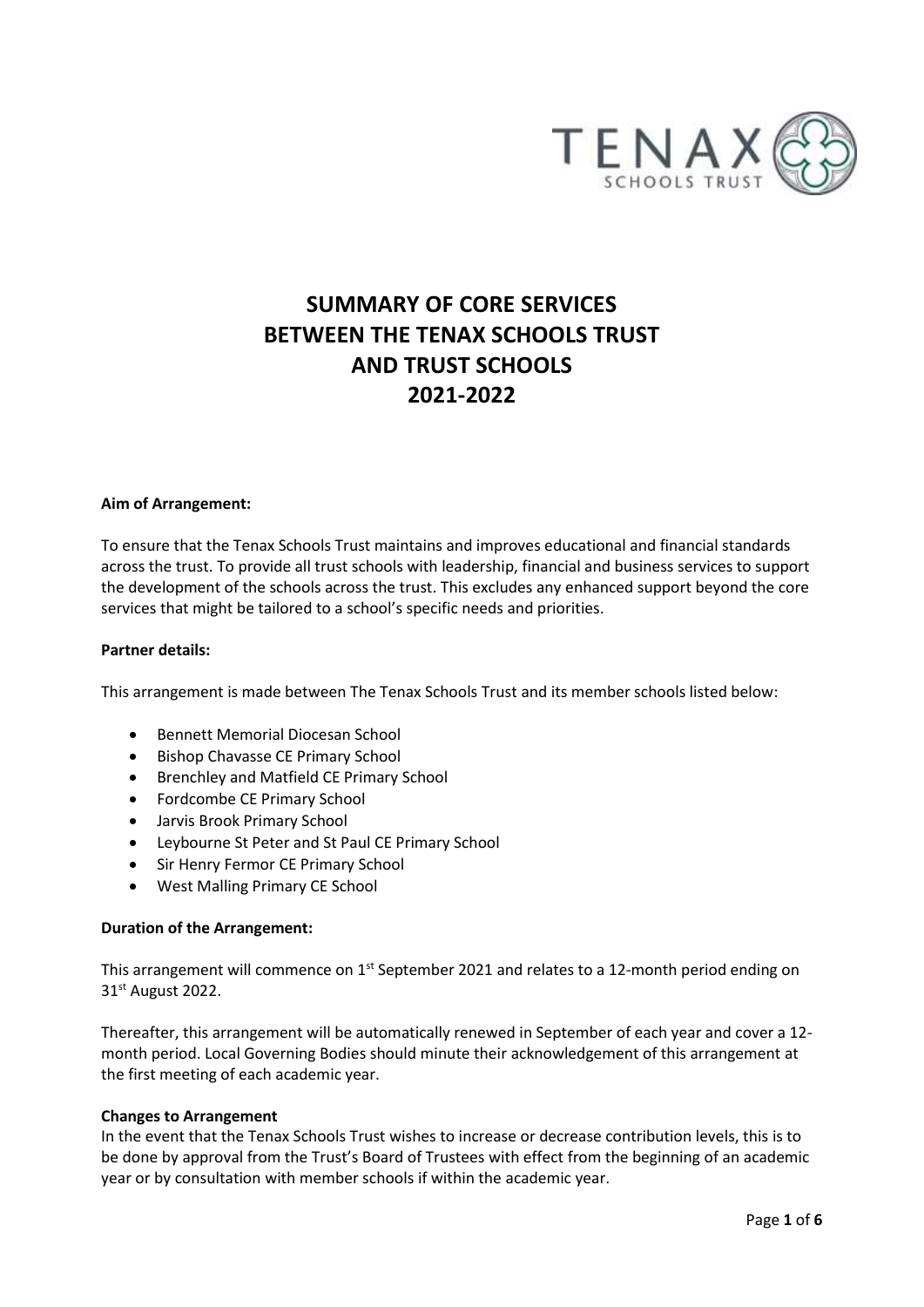# **Provision of services by the Tenax Schools Trust**

The Tenax Schools Trust will provide core services to its member schools as detailed in Annex 1.

## **Key resources to be provided**

Leadership support – from CEO and Director Primary Education (DPE) Finance support – from CFO & Group Financial Controller (GFC) HR support – from HR Director (HRD) Business support – from Business Development Manager (BDM) Governance Support – from Head of Governance (HoG) Teacher professional development – From Teaching & Development Lead (T&D Lead)

## **Responsibilities of the School**

The schools listed above will ensure they make the agreed annual contribution available to the Trust and that this expenditure will be included in their approved budgets and strategic financial planning.

The school staff will ensure that all information requested by the Trust is available to assist with the procurement and delivery of services.

## **Annual contribution**

In joining the Tenax Schools Trust, the member schools have agreed to the contribution of funds in return for the provision of core services in order to assist in school improvement and achieve economies of scale.

The cost for 2021-22 will remain at 3.5% of school GAG budget share. Additional services from the Trust can be purchased at an agreed rate between schools.

## **How charges will be levied**

The Trust will charge recipient schools monthly unless otherwise agreed.

## **Monitoring Arrangements**

The Trust's Board of Trustees should consider the effectiveness and value of the core services provided. Performance management to monitor the performance of staff will be undertaken according to agreed line management structures.

Supporting evidence may be requested from the Headteachers or Business Managers of the schools in the trust.

## **DBS Clearance**

All central Tenax staff visiting school will wear Tenax Schools Trust lanyards and have been given enhanced DBS clearance.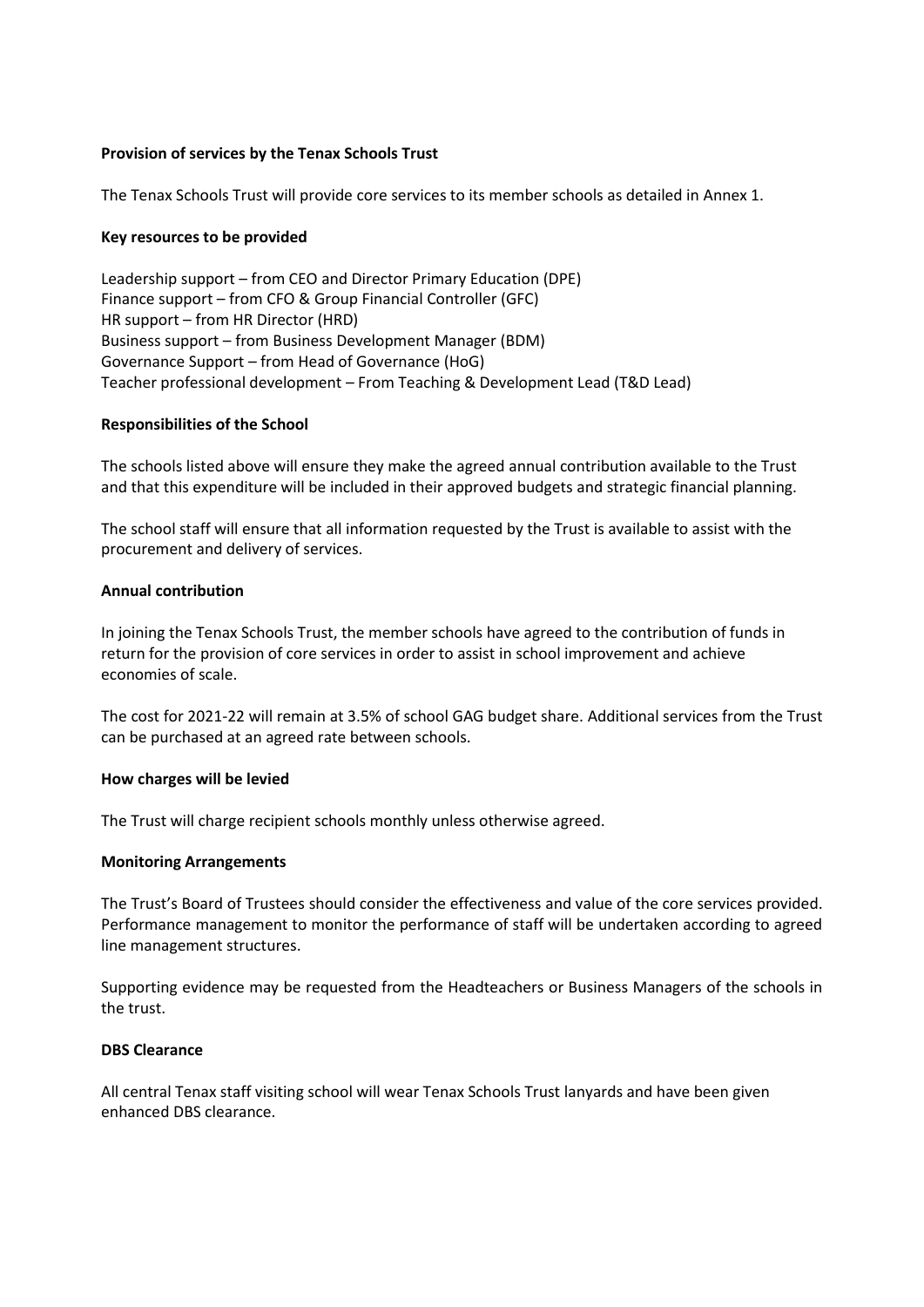

#### **Appendix 1 – Core Services**

|                | <b>Activity</b>        | Who     | <b>Explanatory Notes</b>                                                                            |
|----------------|------------------------|---------|-----------------------------------------------------------------------------------------------------|
| 1              | Leadership support     | CEO/DPE | Development of the leadership of the schools across the trust, including headteacher appraisals     |
|                |                        |         | Commissioning of support from strategic partners or other improvement partners as required.         |
|                |                        |         | Monitor educational standards including target setting, develop consistency and share good          |
|                |                        |         | practice across the trust                                                                           |
|                |                        |         | Coordinate all school improvement strategies and hold leaders to account                            |
|                |                        |         | Improve leadership capacity: develop future leaders, teachers and groups of practitioners across    |
|                |                        |         | the trust, support for headteacher & other senior staff appraisals                                  |
|                |                        |         | Chairing monthly Headteachers' operational and developmental sessions                               |
|                |                        |         | Support for LGBs on senior staff/Headteacher appointments                                           |
|                |                        |         | Support and advice for all level of appointments                                                    |
|                |                        |         | Support and guidance on managing critical incidents                                                 |
| $\overline{2}$ | <b>Finance Support</b> | CFO/GFC | Lead the Trust's finance teams to ensure appropriate policies, structures and standards in place in |
|                |                        |         | light of academy status and consolidated audit requirements. Offer recommendations to ensure        |
|                |                        |         | accuracy of financial reporting and any efficiencies to ensure budget achieved. Provide training    |
|                |                        |         | and guidance notes as required.                                                                     |
|                |                        |         | To ensure all schools follow the same procedure, month end support will be given until such time    |
|                |                        |         | as an individual school no longer needs the support.                                                |
|                |                        |         | Support for preparation of Management Accounts & central review of month end data.                  |
|                |                        |         | Instruct internal audits as per ATH requirements to identify and improve on areas of financial      |
|                |                        |         | weakness.                                                                                           |
|                |                        |         | Finance system is held on a central platform. Schools joining the trust will need to be set up on   |
|                |                        |         | the system and have the database set up.                                                            |
|                |                        |         | Provision of financial helpdesk support.<br>Submission of VAT returns to HMRC.                      |
|                |                        |         |                                                                                                     |
|                |                        |         | Chairing regular Business Management forum and providing weekly updates.                            |
|                |                        |         | Preparation of all intercompany journals and re-charges I.                                          |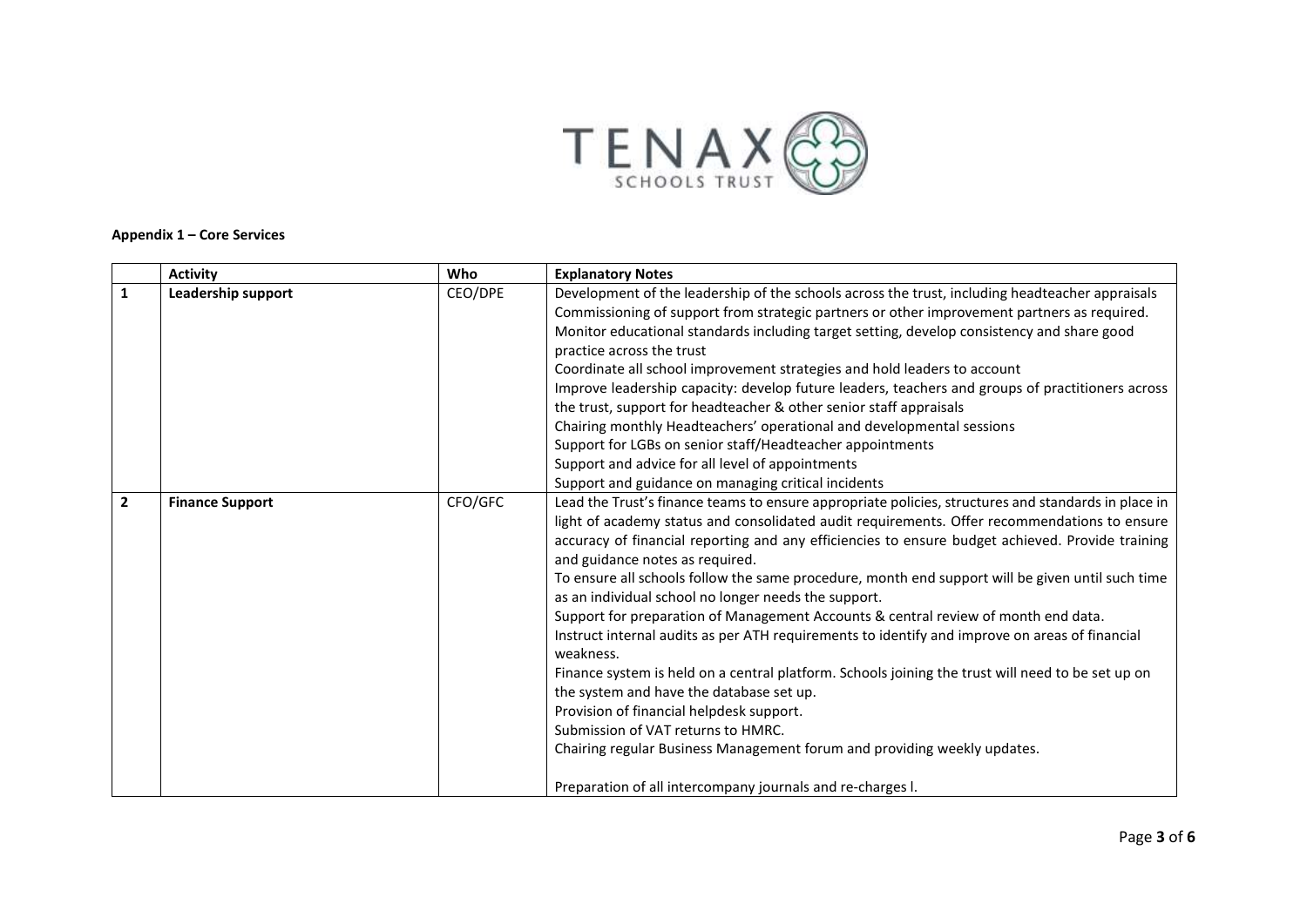|   |                                                                     |                     | Assistance with the fixed asset register according to agreed depreciation rules; together with<br>calculation of depreciation.<br>Assistance with contract reviews and ensuring efficiencies and value for money.<br>Draft audit report preparation.<br>Management of financial and regularity audits.<br>Dealing with audit queries.<br>Work with all schools in the preparation of budgets to ensure the school meets the ESFA financial<br>timetable. Prepare all financial and budgetary returns required by the ESFA/DfE: Accounts Return,<br>Budget Forecast Return, Corporation Tax Returns etc.<br>Support with capital projects.<br>Support with any planned changes to PAN and associated accounting changes.<br>Administering bank accounts<br>Monthly LGPS collated and submitted (for Kent schools)                                                                                                                                                                                                                                                                                                                                                                                                                                                                                                                                                                                                                                                                                                  |
|---|---------------------------------------------------------------------|---------------------|-------------------------------------------------------------------------------------------------------------------------------------------------------------------------------------------------------------------------------------------------------------------------------------------------------------------------------------------------------------------------------------------------------------------------------------------------------------------------------------------------------------------------------------------------------------------------------------------------------------------------------------------------------------------------------------------------------------------------------------------------------------------------------------------------------------------------------------------------------------------------------------------------------------------------------------------------------------------------------------------------------------------------------------------------------------------------------------------------------------------------------------------------------------------------------------------------------------------------------------------------------------------------------------------------------------------------------------------------------------------------------------------------------------------------------------------------------------------------------------------------------------------|
| 3 | <b>Educational Support &amp; Professional</b><br><b>Development</b> | CEO/DPE/T&D<br>Lead | CEO and DPE in place to support and advise on all education, curriculum and teaching matters<br>Monitor educational standards including target setting, develop consistency and share evidenced<br>based practice across the trust<br>Primary Designated Safeguarding Lead - support for DSLs including advice, circulation/facilitation<br>of current safeguarding policies and practice, SCR audits, Toolkit and LGB reports, CP Referral<br>audits,<br>Headteacher coaching and mentoring<br>Joint commissioning between primary schools and facilitation of identified headteachers/senior<br>leaders to deliver ECF, NPQ and other CPD<br>Joint commissioning of PD regarding foundation subjects in primary curriculum<br>Improve leadership capacity: develop future leaders, teachers and groups of practitioners across<br>the trust, lead/support headteacher & other senior staff appraisals<br>Trust-wide standards dashboard, for common reporting to Trust education committee<br>Free/subsidised access to all professional development opportunities through Kent TSH<br>SCITT mentor training development and access to initial teacher trainee placements via SCITT<br>SIAMS (if applicable) and Ofsted support and preparation<br>Support to establish and/or develop (where necessary) a range of strategies to raise and sustain<br>pupil recruitment, and a positive profile and reputation of the school with all stakeholders; and<br>ensure community interest, presence and engagement. |
| 4 | <b>Business Support</b>                                             | <b>BDM</b>          | Coordinate school conversion process and provide support through transition including<br>establishment of new LGB                                                                                                                                                                                                                                                                                                                                                                                                                                                                                                                                                                                                                                                                                                                                                                                                                                                                                                                                                                                                                                                                                                                                                                                                                                                                                                                                                                                                 |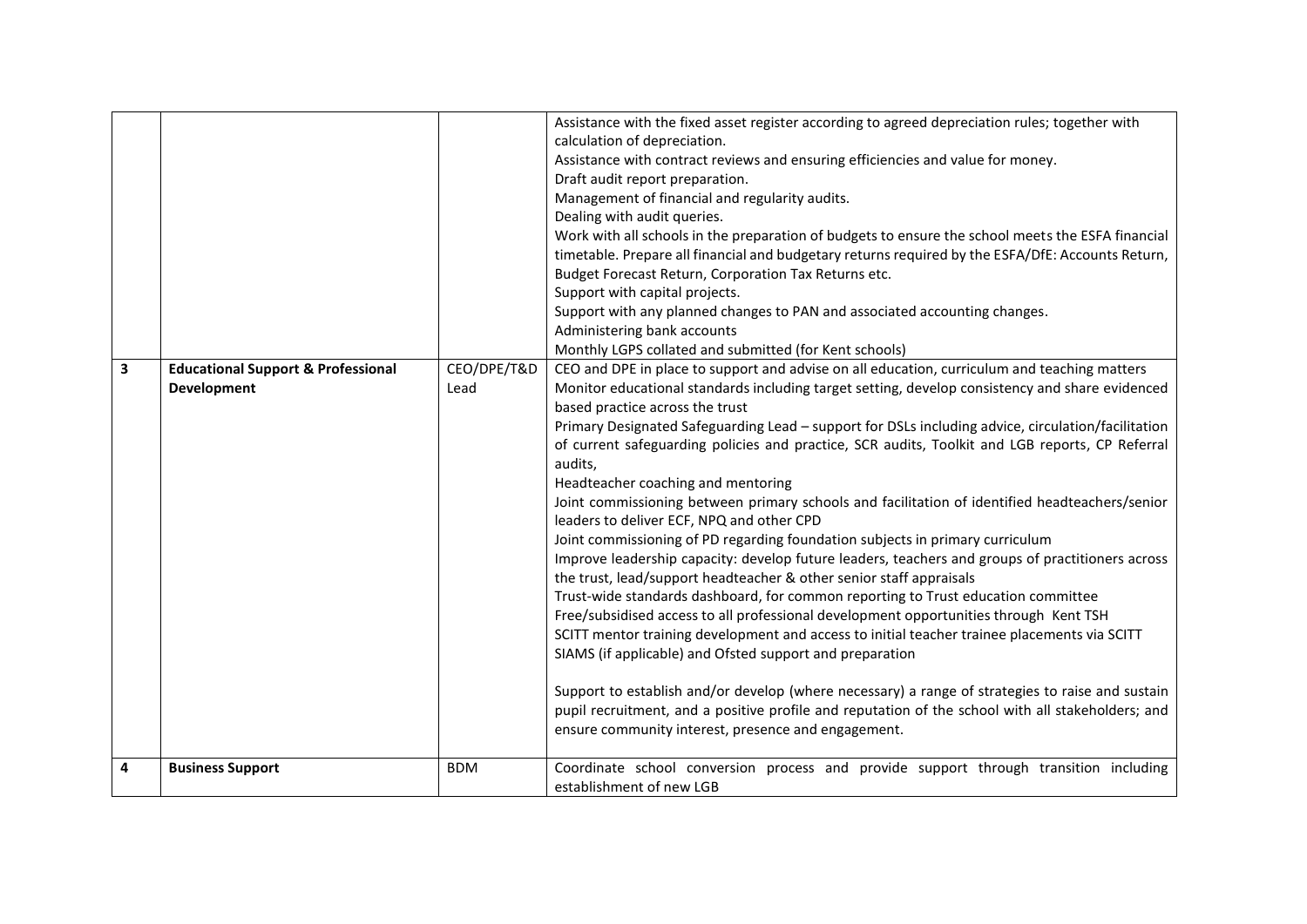|                |                           |            | Coordination of y Headteacher related communications<br>Oversight and reporting of Trust-wide strategic programme plans<br>Health and safety advice and guidance from H&S Lead including school audits<br>Trust-wide development of policies for direct adoption (level 1), for adaptation by schools (level<br>2) or to be used as broad guidelines for school specific policies (level 3) to ensure compliance with<br>statutory requirements |
|----------------|---------------------------|------------|-------------------------------------------------------------------------------------------------------------------------------------------------------------------------------------------------------------------------------------------------------------------------------------------------------------------------------------------------------------------------------------------------------------------------------------------------|
|                |                           |            | Support schools in all land matters & submission of land returns                                                                                                                                                                                                                                                                                                                                                                                |
|                |                           |            | Coordination of School Condition Allocation funding including coordination and oversight of<br>agreed works                                                                                                                                                                                                                                                                                                                                     |
|                |                           |            | Project management support for major school build/maintenance projects                                                                                                                                                                                                                                                                                                                                                                          |
|                |                           |            | Oversight of school contract status                                                                                                                                                                                                                                                                                                                                                                                                             |
|                |                           |            | Support with school business queries                                                                                                                                                                                                                                                                                                                                                                                                            |
|                |                           |            | Share effective practice across the Trust and support schools to broker/joint commission support                                                                                                                                                                                                                                                                                                                                                |
|                |                           |            | as necessary; including IT, media and other resources.                                                                                                                                                                                                                                                                                                                                                                                          |
| 5              | <b>HR Support</b>         | <b>HRD</b> | The development of HR policies for adoption by individual schools or the Trust in line with the                                                                                                                                                                                                                                                                                                                                                 |
|                |                           |            | Scheme of Delegation.                                                                                                                                                                                                                                                                                                                                                                                                                           |
|                |                           |            | Support with employment contract and terms and conditions queries, including the use of the                                                                                                                                                                                                                                                                                                                                                     |
|                |                           |            | most appropriate contract type, employee entitlements and obligations.                                                                                                                                                                                                                                                                                                                                                                          |
|                |                           |            | Access to the HR Portal, providing template employee letters contracts and policy documents/user<br>guides.                                                                                                                                                                                                                                                                                                                                     |
|                |                           |            | Provision of appropriate bespoke employee letters, subject to the school's existing HR                                                                                                                                                                                                                                                                                                                                                          |
|                |                           |            | administration contracts.                                                                                                                                                                                                                                                                                                                                                                                                                       |
|                |                           |            | Carrying out school staffing reviews including benchmarking information in conjuction with CFO                                                                                                                                                                                                                                                                                                                                                  |
|                |                           |            | as appropriate.                                                                                                                                                                                                                                                                                                                                                                                                                                 |
|                |                           |            | Support for recruitment, interviews, mediation, grievances, attendance management capability                                                                                                                                                                                                                                                                                                                                                    |
|                |                           |            | and disciplinary processes, currently subject to any existing HR advisory provision commissioned                                                                                                                                                                                                                                                                                                                                                |
|                |                           |            | by the individual school.                                                                                                                                                                                                                                                                                                                                                                                                                       |
|                |                           |            | Annual HR audit                                                                                                                                                                                                                                                                                                                                                                                                                                 |
| 6              | <b>HR Administration</b>  | <b>HRD</b> | Support with production of offer/leaver letters                                                                                                                                                                                                                                                                                                                                                                                                 |
|                |                           |            | Support with contracts and variation to contract letters                                                                                                                                                                                                                                                                                                                                                                                        |
|                |                           |            | Production of template pay review letters to confirm increases to salary and/or allowances                                                                                                                                                                                                                                                                                                                                                      |
|                |                           |            | Guidance on safer recruitment practices and the Single Central Record                                                                                                                                                                                                                                                                                                                                                                           |
| $\overline{7}$ | <b>Governance Support</b> | HoG        | Recruitment and line management of LGB clerks                                                                                                                                                                                                                                                                                                                                                                                                   |
|                |                           |            | Potential economies via shared clerking positions                                                                                                                                                                                                                                                                                                                                                                                               |
|                |                           |            | Arranging cover for clerk absences                                                                                                                                                                                                                                                                                                                                                                                                              |
|                |                           |            | In-house training and CPD for clerks, including bespoke 1:2:1 support as required                                                                                                                                                                                                                                                                                                                                                               |